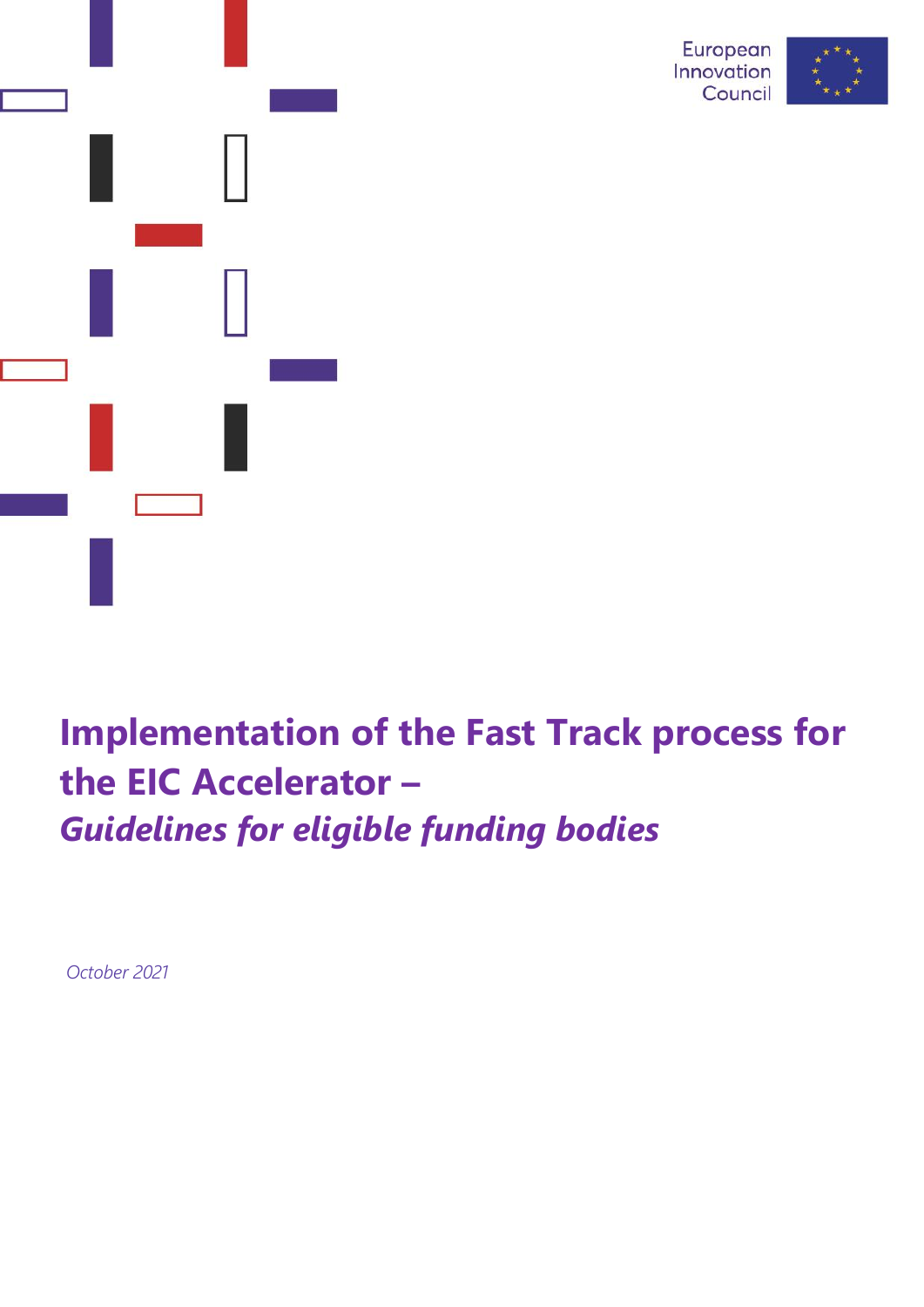Manuscript completed in October 2021.

Neither the EISMEA nor any person acting on behalf of the EISMEA is responsible for the use that might be made of the following information.

Luxembourg: Publications Office of the European Union, 2021

© European Union, 2021

Reproduction is authorised provided the source is acknowledged. For any use or reproduction of photos or other material that is not under the copyright of the European Union, permission must be sought directly from the copyright holders.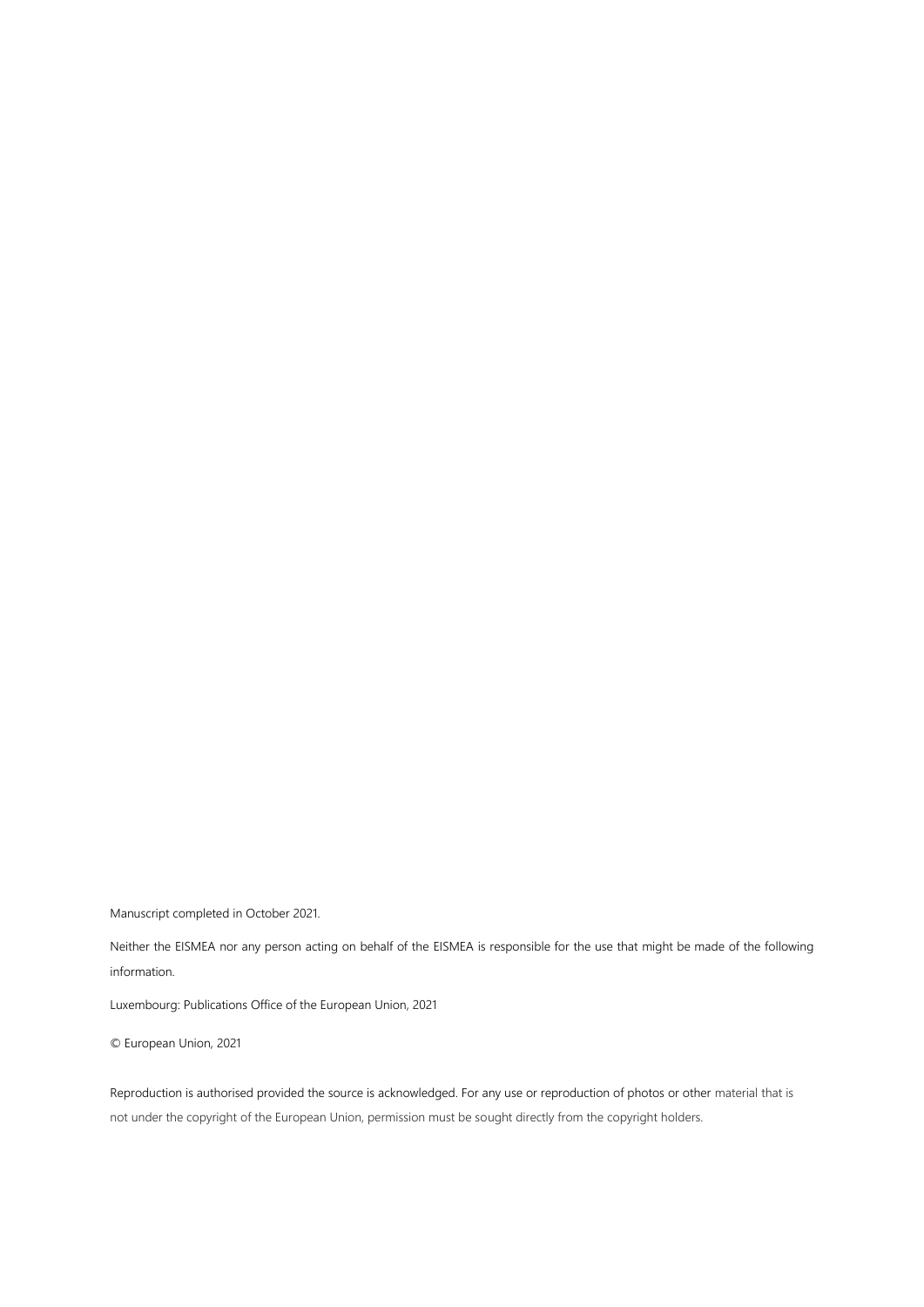*(NB: This document should be read in conjunction with the Framework and Specific Programmes for Horizon Europe*<sup>1</sup> <sup>2</sup> *as well as the EIC Work Programme 2021* <sup>3</sup> )

### **Introduction**

The Fast Track scheme (the 'Fast Track') is a novelty under Horizon Europe and a specific process applicable to the EIC Accelerator (the 'Accelerator'). It provides for a specific treatment of applications that result from existing Horizon Europe or Horizon 2020 projects.

Under the Fast Track, applicants do not apply directly to the Accelerator. Instead, the responsible funding body carries out a project review to assess the innovation or market deployment potential of results stemming from an existing project.

Based on the project review, the responsible funding body will decide whether the project is suitable for support under the Accelerator.

## **Responsible funding bodies eligible in 2021**

The funding bodies and schemes which are eligible for the Fast Track for Accelerator cut off dates in 2021 are:

- **+** The European Innovation Council and SMEs Executive Agency (EISMEA) for EIC Pathfinder and Transition projects (including projects funded under the EIC pilot & certain H2020 FET calls);
- The European Research Council Executive Agency (ERCEA) for Proof of Concept;
- **+** The Knowledge and Innovation Communities (KICs) supported by the European Institute of Innovation and Technology (EIT);
- **+** The Eureka secretariat for SMEs supported under the Eurostars-2 Joint Programme and the Partnership on Innovative SMEs.

These funding bodies are responsible for implementing the Fast Track in accordance with the provisions. They may decide not to implement the scheme or to introduce it at a later stage.

 $\overline{a}$ 

<sup>1</sup> Article 48(6) of Regulation (EU) 2021/695: *With the agreement of the applicants concerned, the Commission or the funding bodies implementing the Programme (including the EIT's KICs) may directly submit for evaluation under the award criterion referred to in point (c) of paragraph 5 a proposal for an innovation and market deployment action which already fulfils the award criteria referred to in points (a) and (b) of paragraph 5 (e.g. 'excellence' and 'impact'), subject to the following cumulative conditions: (a) the proposal shall stem from any other action funded under Horizon 2020, from the Programme or, subject to an exploratory pilot phase to be launched under the first work programme, from national and/or regional programmes, starting with the mapping of the demand for such a scheme, detailed provisions of which shall be laid down in the specific programme referred to in point (a) of Article 1(2); (b) the proposal is based on a project review which was carried out within the previous two years assessing the excellence and the impact of the proposal and subject to conditions and processes further detailed in the work programme.*

<sup>2</sup> Section on *'The European Innovation Council'* (i.e. section *1.1.2 The Accelerator2)* of Decision (EU) 2021/764: *The Accelerator will also allow for take-up of*  innovations stemming from Pathfinder-supported projects and from other pillars of the Union framework programmes(25), in order to support them in reaching the *market. This identification of projects supported in other pillars of Horizon Europe and also previous framework programmes will be based on pertinent methodologies, such as the Innovation Radar. Footnote 25: Such as ERC Proof of Concept, from projects supported under the pillar 'Global Challenges and European Industrial Competitiveness', start-ups emerging from the KICs of the EIT. Applications shall also stem from Horizon 2020 activities, particularly projects selected under Horizon 2020 SME Phase 2 and related Seal of Excellence financed by Member States, or from (existing and future) European Partnerships.*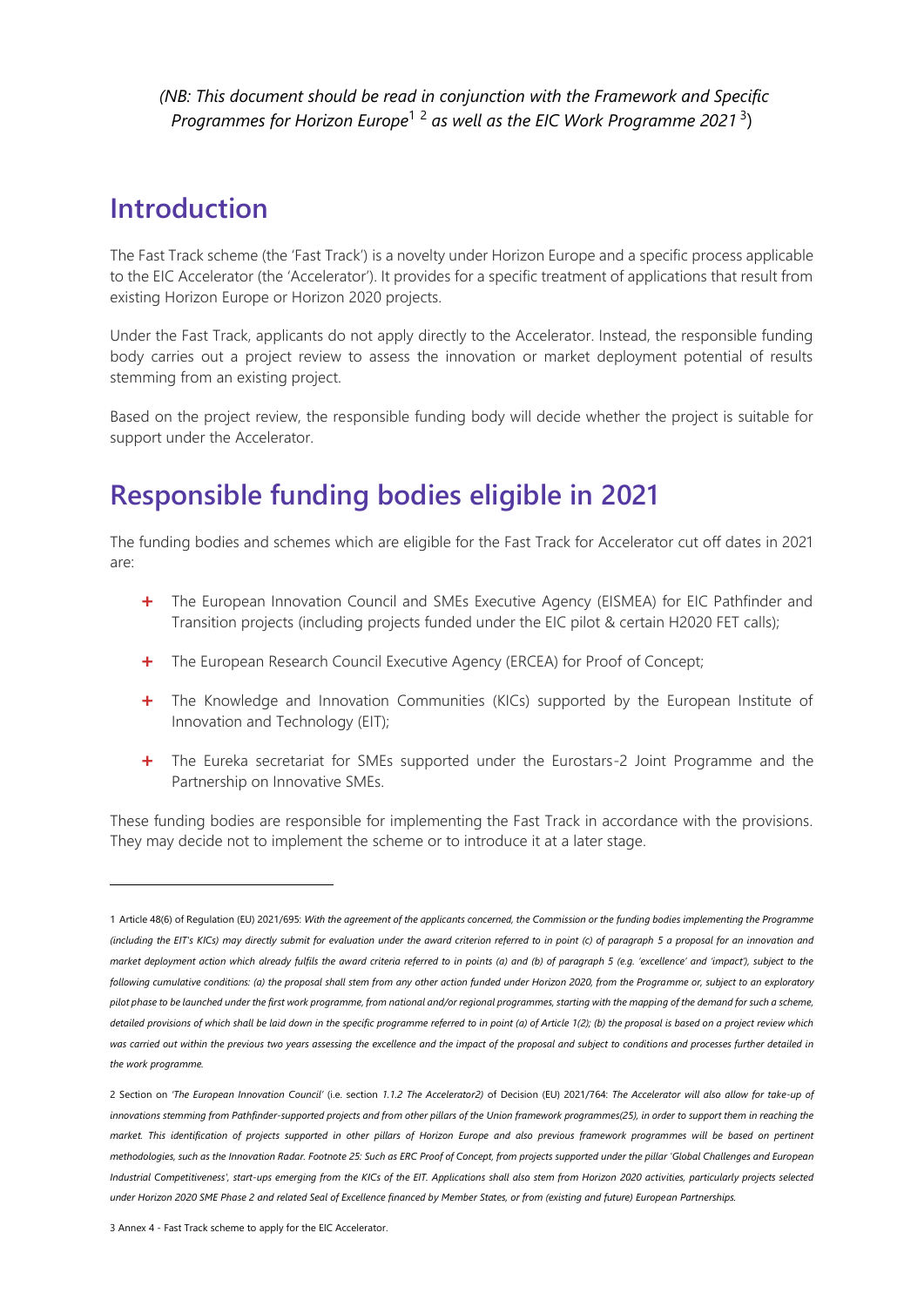In order to introduce the Fast Track scheme, the eligible funding body shall provide to EISMEA a description of how it will implement the scheme in compliance with provisions of the EIC Work Programme and the elements set out in this note. This description shall include:

- **+** A specification of the support scheme(s) which the Fast Track will be used for, ensuring that there is no overlapping of activities supported by the existing eligible scheme and the proposed EIC Accelerator support;
- **+** A description of the project review process, including how experts will be selected and will conduct an evaluation process equivalent to the one set out for the short application stage of the EIC Accelerator;
- **+** An estimation of the number of Fast Track project reviews to be conducted and of the maximum number of Fast Track applicants to be submitted for EIC Accelerator support.

EISMEA, as the granting authority for the EIC Accelerator, will then indicate its acceptance of the proposed Fast Track scheme together with contact points for the implementation. Note that as granting authority for Pathfinder and Transition, EISMEA is committed to following these guidelines for its Pathfinder and Transition schemes, too.

### **The project review for the Fast Track scheme**

As mentioned above, the responsible funding body must assess the project results for the purposes of using the Fast Track during a dedicated project review. Such assessment has a different purpose from the usual reviews performed during the implementation of a project e.g. under a grant agreement. While the latter evaluate the project, the review for the Fast Track (i.e. for a project to be admitted to the Accelerator) must pay particular attention to the company (or the innovator who intends to start the company) and on the underlying idea of the potential new action to bring the innovation to market. Bearing this differentiation in mind, the responsible funding body may perform the project review for the Fast Track in the context of one of the regular progress meetings/reviews already envisaged during the implementation of the existing project, provided that the conditions for the review described in this document are met.

### *Timing of project reviews*

The project review for the purposes of the Fast Track should be performed during the implementation of the project funded by the responsible funding body.<sup>4</sup> It may also be performed up to 2 years after completion of the project (after the grant agreement has ended or final payment has been processed) in case of early stage research projects.

As per Horizon Europe legal base<sup>5</sup>, the project review on which the proposal is based must have been performed within the two years preceding the submission of the proposal to the Accelerator via the Fast Track.

### *Eligibility of applicants*

 $\overline{a}$ 

The responsible funding body shall assess the eligibility of its beneficiaries (and potential applicants to the EIC Accelerator via the Fast Track) using the eligibility criteria set out for the Accelerator in the EIC Work Programme (e.g. single legal entity, in most cases a start-up or SME established in an EU Member State or

<sup>4</sup> When the responsible funding bodies enters into commercial agreements such as 'equity stakes' or 'revenue sharing' agreements with its beneficiaries, such agreements may also be considered as on-going contractual relationships.

<sup>5</sup> Article 48(6) b) – […] the proposal is based on a project review which was carried out within the previous two years assessing the excellence and the impact of the proposal and subject to conditions and processes further detailed in the work programme.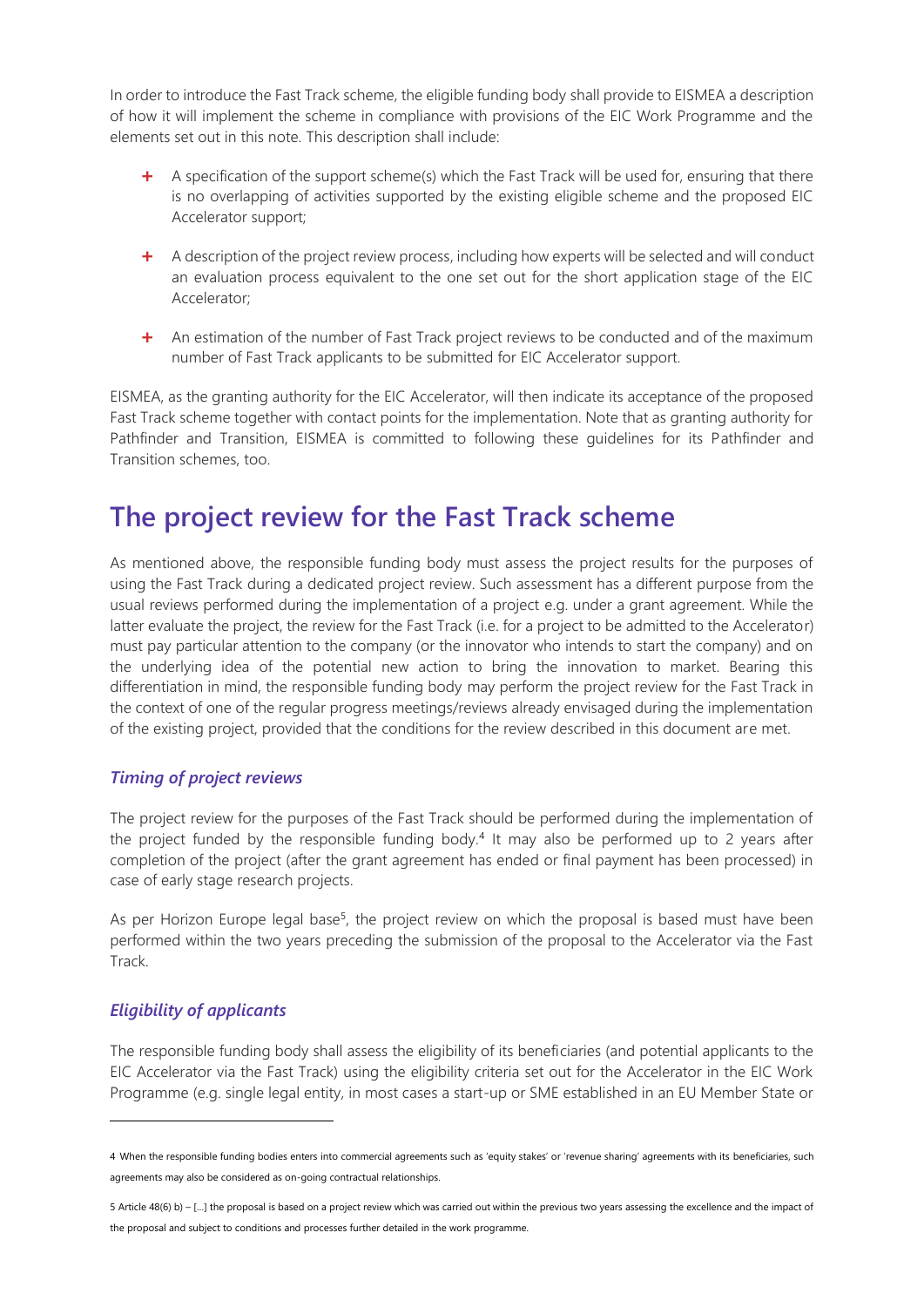Associated Country, etc.). In case of collaborative projects, the project review will have to identify the individual legal entity (e.g. member of the consortium) to bring the project/results forward to the EIC Accelerator and ensure the legal entity has the necessary rights and access to the results generated by the existing project.

Where the legal entity interested in commercialising the innovation is not the same as the one that generated the idea (i.e. it may be an entity that did not participate in the project funded by the responsible body, such as a newly-formed spin-out), it must have entered into an agreement (e.g. tech transfer) to commercialise the results and must have obtained the necessary IP rights as mentioned above.

The responsible funding body is expected to conduct a proportionate assessment of the eligibility of the applicants and to certify that the applicants/results stem from an activity/project supported by the responsible funding body. Note that EISMEA as granting authority for the EIC Accelerator has the final responsibility for the eligibility of applicants to the Accelerator.

### *Award criteria*

As set out in the EIC work programme, the responsible funding body must assess the innovation during the project review using equivalent award criteria and evaluation processes as the ones used for the short application stage of the Accelerator, guaranteeing an independent assessment of proposals in compliance with Article 48 of Horizon Europe Regulation.

The criteria of *'excellence'* and *'impact'* and the related sub-criteria for the short application phase to be assessed during the project review are the following:

#### **1. Excellence**

Breakthrough and market creating nature: Does the innovation have a high degree of novelty compared to existing products, services and business models – with the potential to create or significantly disrupt markets?

Timing: Is the timing right for this innovation in terms of market, user, societal or scientific or technological trends and developments?

#### **2. Impact**

Scale-up potential: Does the innovation have scale up potential, including the potential to develop new markets and impact on the growth of the company? Are the associated financial needs well assessed and realistic?

Broader impact: Will the innovation, if successfully commercialized, achieve broader societal, economic, environmental<sup>6</sup> or climate impacts?

The third award criterion of *'level of risk of the action that would prevent investments, the quality and efficiency of the implementation, and the need for Union support'* will be assessed by EISMEA once the project has successfully passed the project review and has been invited to the EIC Accelerator for the remote evaluation of the full proposal.

As far as the content of the project review is concerned, there are no strict requirements as to what set of documents the beneficiary (potential Accelerator applicant) must submit to the responsible funding body for the purposes of the project review. While for the short application to the Accelerator applicants must submit a specific set of documents (i.e. video pitch, pitch deck, 5-pager), it is not mandatory for the responsible funding body to request the same documents to the applicant.

<sup>6</sup> Projects must comply with the 'do no significant harm' principle of the EU Taxonomy.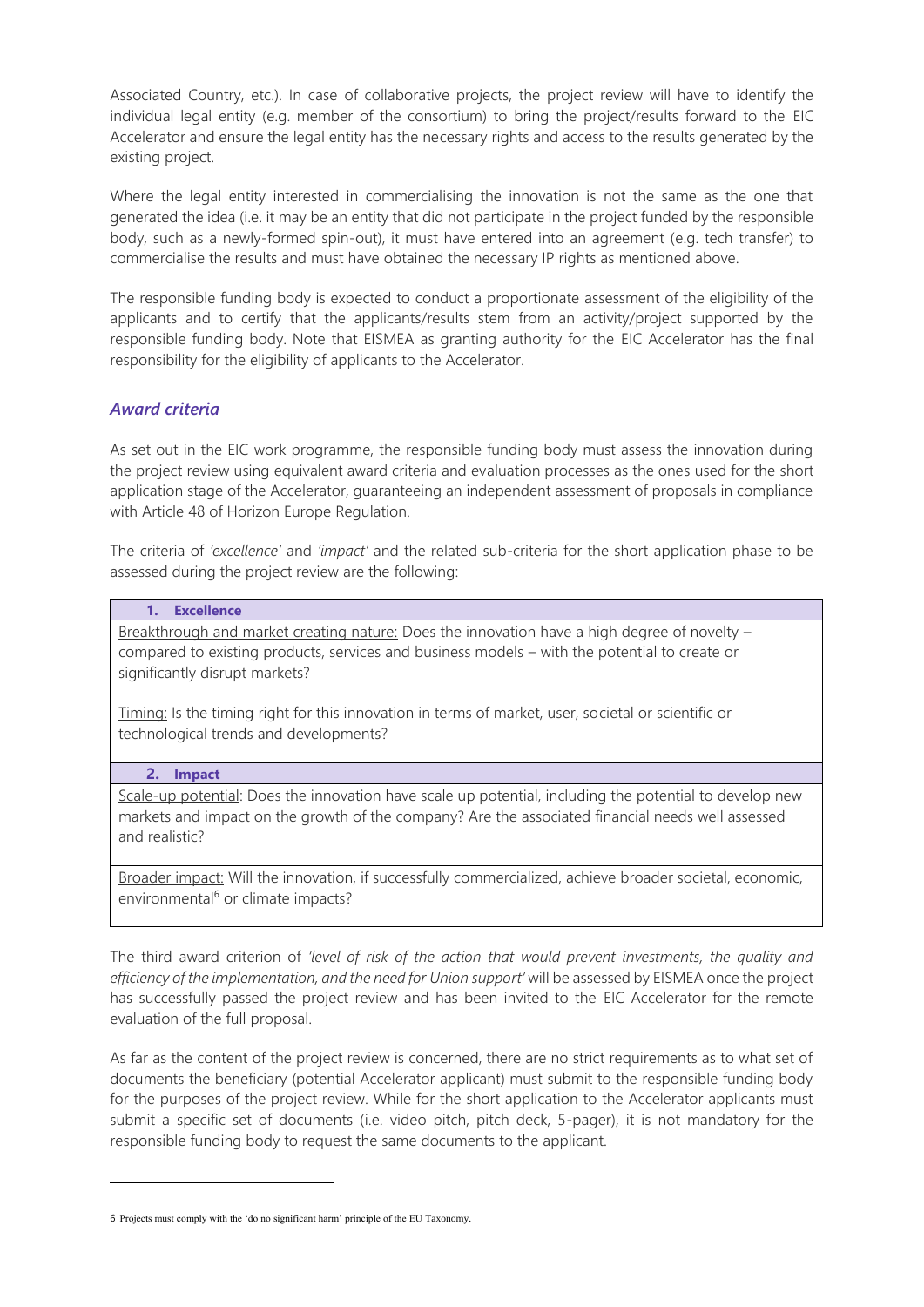However, as part of the project review the applicant should submit documentation that:

- **+** Provides sufficient evidence to assess the award criteria (and sub-criteria) of *'excellence'* and *'impact'* using the same interpretation and standard or assessment of such criteria and sub-criteria as for the EIC Accelerator;
- **+** Indicates the financial amount to be requested from the EIC Accelerator (recalling that the maximum grant amount is EUR 2.5 million and the equity component should be between EUR 0.5 and 15 million);
- **+** Provides assurance that the applicant meets the eligibility criteria as set out in the EIC work programme.

In addition, EISMEA aims to make available to the responsible funding body the EIC artificial intelligencebased IT platform, as well as the Innovation Radar to support such funding bodies with the assessment of the applicants and ideas. The EIC artificial intelligence-based IT platform can be used for the purposes of the project review (e.g. pre-checks on feasibility, suitability, etc. as well as for comparison) or after the project review in order to enter data on the successful applicant/idea. The platform may also be used to provide the experts access to analyses (for example on related scientific publications and patents) generated by the EIC artificial intelligence-based IT platform.

### *Use of experts and evaluation method*

The project reviews must be conducted by suitably qualified experts. In the case of short applications submitted for the EIC Accelerator, EISMEA uses independent external experts. For Fast Track project reviews, the responsible funding body may derogate from this condition as long as all experts are independent and at least one of the experts appointed for each project review is external.

In selecting and allocating the experts the responsible funding body must ensure that:

- **+** There is no situation of conflict of interest<sup>7</sup>;
- **+** The experts do not also work as consultants supporting companies in applying for EU funding;
- **+** The experts have relevant experience in the technological and/or innovation field(s) of the proposed innovation as well as the market application of the innovation;
- **+** There is a fair gender and geographical balance in the expert pool.

In order to fulfil the requirement of using independent external experts $\delta$  while taking account of the existing practice of the responsible funding body<sup>9</sup>, EISMEA aims to create a dedicated pool of experts with experience in evaluating EIC Accelerator applications from which the responsible funding body may decide to draw from to perform the project review. If the responsible funding body decides not to use any experts from this pool, it must demonstrate that it is already including one or more independent external experts in its project reviews. In such cases, EISMEA has the right to send an observer to the project review.

 $\overline{a}$ 

<sup>7</sup> Conflict of interest management should be aligned with the one implemented by the EU.

<sup>8</sup> Article 48 of Regulation (EU) 2021/695.

<sup>9</sup> Which may appoint as experts for evaluations and reviews, for example staff from the responsible funding body or, in the case of some EIT KICs, staff from partner organisations or from other members of alliances.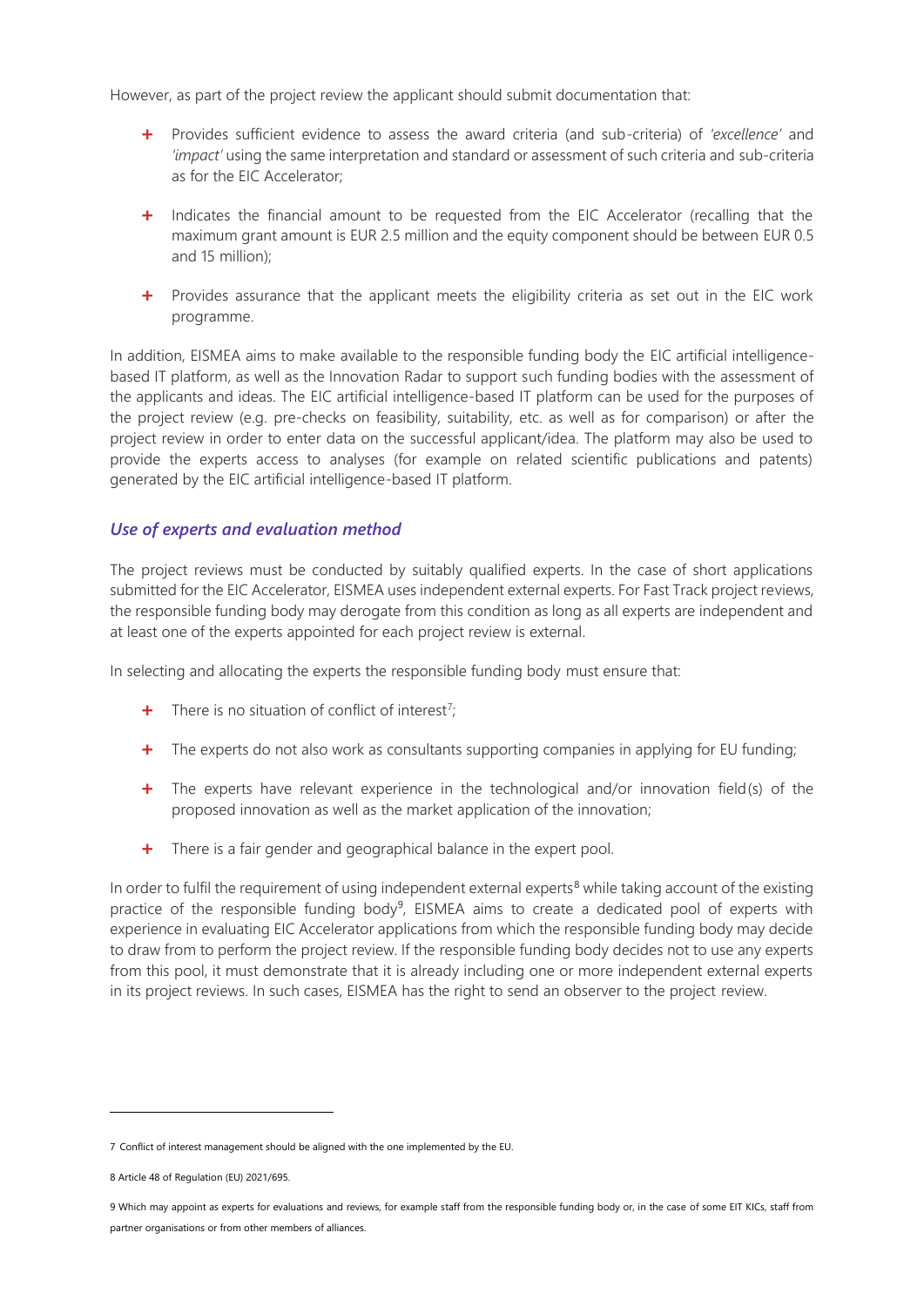The selection of one or more experts from EISMEA dedicated pool shall be interpreted as a requirement for the responsible funding body when the latter does not meet the above mentioned conditions for experts to perform the project review.

The experts selected from the pool will conduct the project review remotely alongside the other experts, which may be selected by the responsible funding body from its own pool.

Furthermore, in order to support the responsible funding body in complying with the requirements for the use of the Fast Track, EISMEA may share with it the briefing that the Agency prepares for its expert evaluators. EISMEA may also invite the responsible funding body's experts alongside the EIC experts to the briefing sessions organised by EISMEA ahead of evaluation sessions. By participating in such briefing sessions, the responsible funding body's experts will be able to ask questions/clarifications as well as to ask and receive feedbacks.

The responsible funding body may decide what method, including the scoring / ranking system, to use for the project review. However, the project review must lead to a binary GO/NO-GO decision to allow the applicants to submit (or not) their full proposal to the Accelerator via the Fast Track. A NO-GO decision may not prevent the applicants from applying to the EIC Accelerator via the normal application procedure (i.e. outside the Fast Track).

# **Outcome of the project review**

The responsible funding body may communicate the successful outcome of the project review to EISMEA at any time (rolling basis) when the following conditions are met:

- **+** the applicant meets the eligibility criteria for the Accelerator;
- **+** the proposal meets the specific elements of the two first award criteria of the Accelerator (*'excellence'* and *'impact'*) indicated above;
- **+** the proposal stems from a project supported by the funding body; and
- **+** there is no duplication of funding between the activities and the costs covered in the project reviewed under the Fast Track and the activities to be supported under the EIC Accelerator ('no double funding' rule).

In order for EISMEA to keep records of the outcome of the selection phase occurring under the Fast Track (and therefore outside the EIC Accelerator evaluation and selection procedure), the responsible funding body (or the applicant) may be asked to fill in a report based on a template provided by EISMEA. Alternative means of communication of the outcome of the project review may be agreed upon.

In addition, the responsible funding body is expected to provide applicants with feedbacks on the outcome of the Fast Track assessment in the framework of the project review. EISMEA may also request copy of such feedback.

Applicants passing the project review and benefitting from the Fast Track will be required to obtain a Participant Identification Code (PIC) and will be invited by EISMEA to prepare a full application for the Accelerator to one of the cut-off dates within the next 12 months after the communication of the positive outcome of the Fast Track assessment to the applicants.

Applicants stemming from the Fast Track will be treated equally to other applicants. As such, they will have access to the EIC artificial intelligence-based IT platform and may benefit from use of EIC coaches. Full applications to the Accelerator stemming from the Fast Track will be assessed as set out in the work programme in exactly the same way as all other full applications.